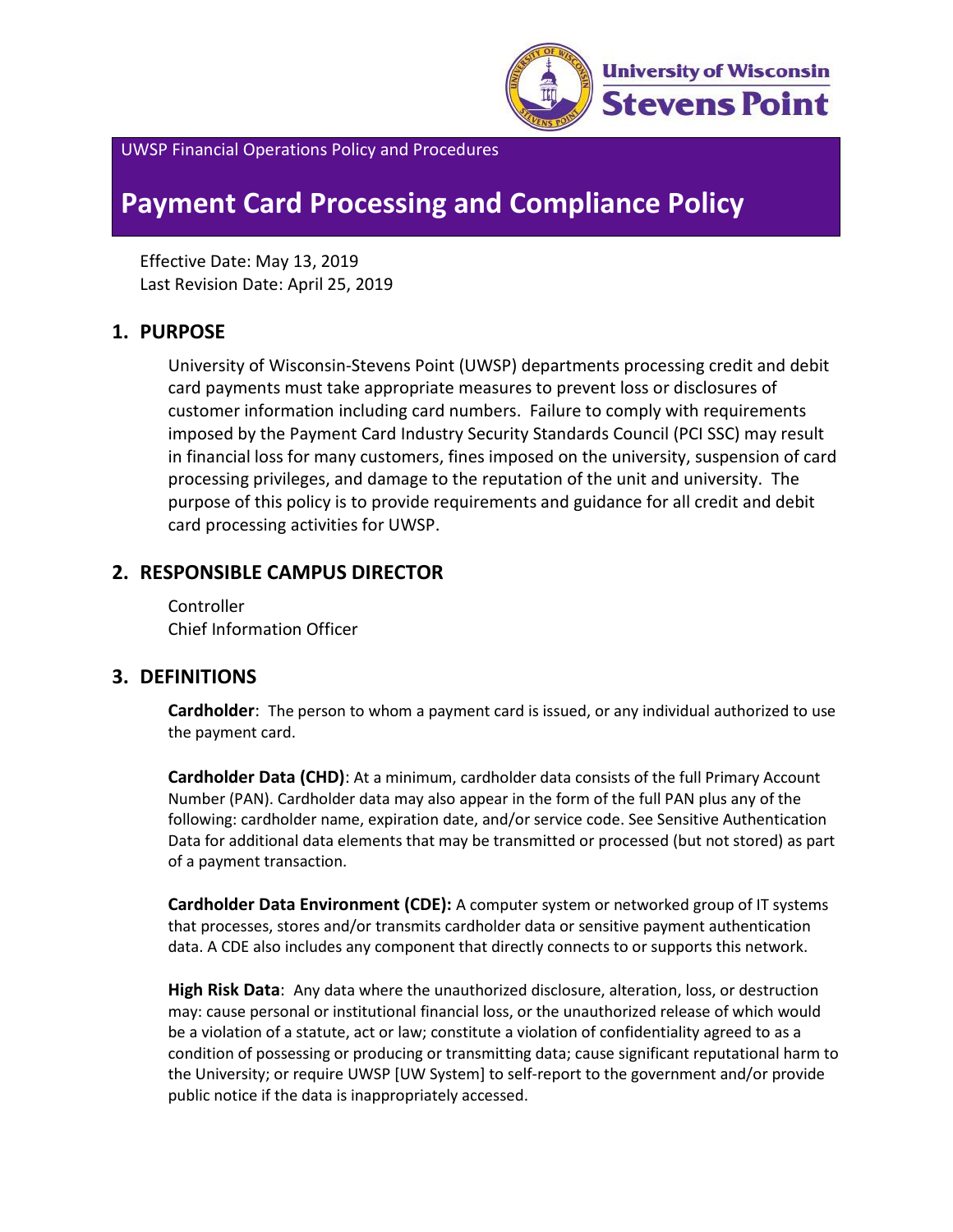**Merchant Account**: A bank account that enables the holder to accept credit cards for payment.

**Merchant Department**: Any department or unit (can be a group of departments or a subset of a department) which has been approved to accept payment cards.

**Payment Card**: A financial transaction card (credit, debit, etc.) issued by a financial institution; also called Bankcard/Payment Card/Charge Card/Credit Card/Debit Card.

**Payment Card Industry Data Security Standards (PCI DSS)**: A multifaceted security standard developed and owned by the major payment card companies that includes requirements for security management, policies, procedures, network architecture, software design, and other critical protective measures. PCI DSS represents a common set of tools and measurements to help ensure the safe handling of sensitive information. The standard is comprised of 12 requirements that are organized in 6 logically related groups or "control objectives." Failure to conform to these standards can result in losing the ability to process payment card payments and being audited and/or fined.

**Point-to-Point Encryption (P2PE)**: A comprehensive set of security requirements for pointto-point encryption solution providers, this PCI standard helps those solution providers validate their work. Using an approved point-to-point encryption solution will help merchants to reduce the value of stolen cardholder data because it will be unreadable to an unauthorized party. Solutions based on this standard also may help reduce the scope of their cardholder data environment – and make compliance easier.

**Sensitive Authentication Data**: Security-related information (including but not limited to card validation codes/values, full track data from the magnetic stripe or equivalent on a chip, PINs, and PIN blocks) used to authenticate cardholders and/or authorize payment card transactions.

**Service Provider**: A business entity that is not a payment brand but is directly involved in the processing, storage, or transmission of cardholder data on behalf of another entity. This includes companies that provide services that control or could impact the security of cardholder data. Examples include service providers that provide managed firewalls, intrusion detection systems (IDS), and other services.

#### **4. POLICY**

UW Stevens Point departments that accept credit and debit cards as a form of payment are required to do so in accordance with state and federal laws, PCI Standards, UW System policy and in compliance with this policy and related cash handling procedural documents.

This policy will ensure ongoing compliance with PCI DSS and other applicable policies and standards; establish the governance structure for payment card processing and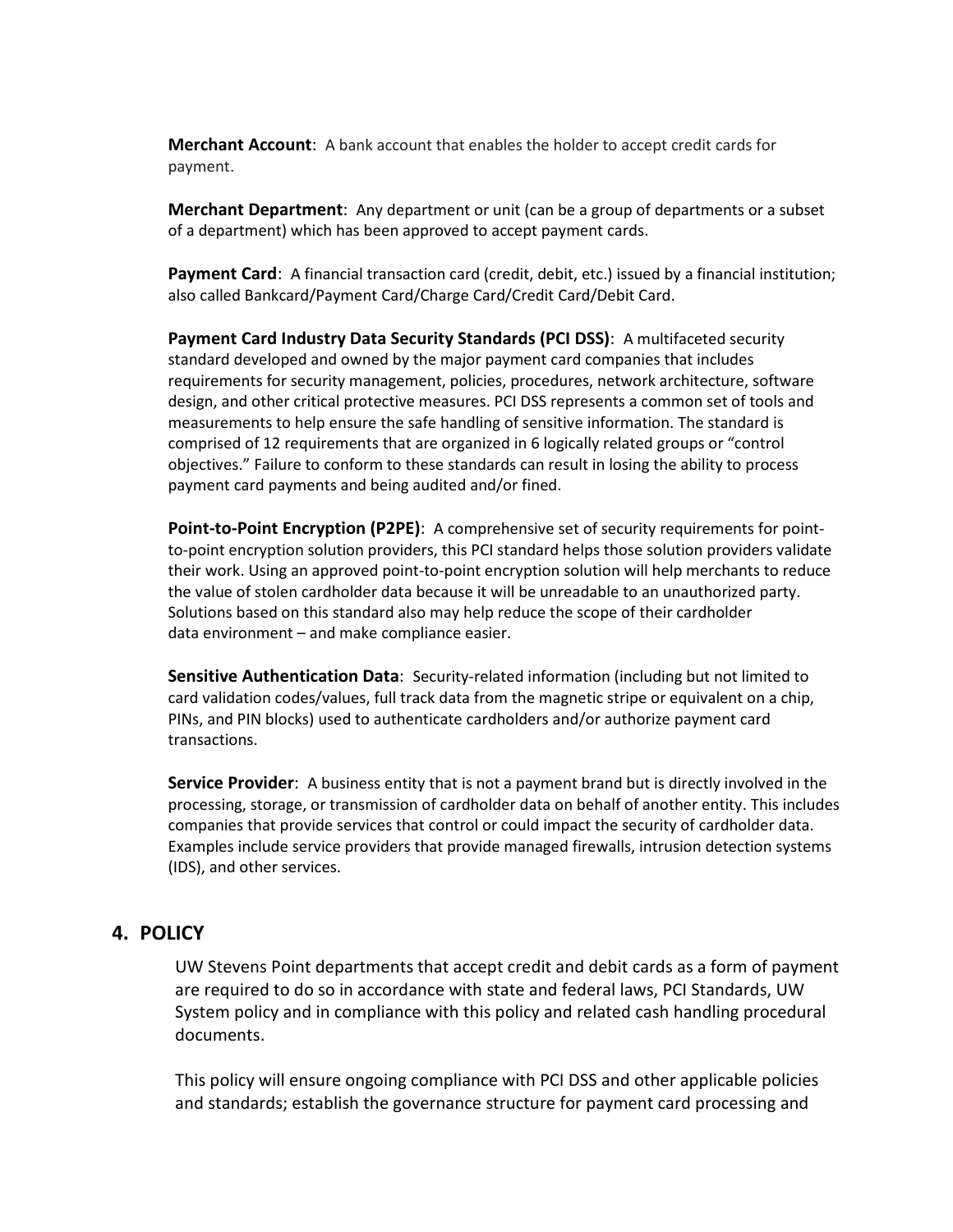compliance activities; define responsibilities for payment card services at various process phases; and, provide general guidelines regarding the handling of cardholder data.

#### **Responsibilities**

The Vice Chancellor for Business Affairs, Chief Financial Officer, has overall PCI DSS compliance authority for UW Stevens Point. The CFO hereby delegates to the Controller oversight of the PCI program in collaboration with the Chief Information Officer (CIO) and the authority to define responsibilities for payment card services at various process phases.

UW Stevens Point's PCI DSS compliance is a consolidated attestation of compliance. Consequently, one merchant who fails to meet PCI DSS requirements causes the entire institution to be out of compliance. Therefore, failure of any single merchant to maintain continuous compliance will result in cancellation of the merchant account to preserve and allow continuous operation for other critical business functions dependent on payment cards.

#### **PCI Compliance Team**

The PCI Compliance Team consists of representatives from Financial Operations, Information Technology, and merchant departments. This team reviews department requests to become new merchants and evaluates changes in merchant activities that impact PCI DSS compliance.

The PCI Compliance Team provides guidance for initial technical implementation of card payment processing for requesting merchants, as well as technical changes requested by merchants.

The team also coordinates all compliance activities related to PCI DSS including:

- Overseeing annual PCI DSS validation
- Coordinating remediation activities as required by PCI DSS or other applicable policies and standards
- Assisting with the completion of annual SAQ
- Making appropriate revisions to this policy, as needed

## **Financial Operations – Student Financial Services**

The Financial Operations unit is responsible for initiating and maintaining the individual merchant accounts, administering the annual PCI merchant training, and maintaining the policy and procedures related to payment card processing and compliance. The Financial Operations unit is also responsible for disbursing all revenue for merchant sales and processing all chargeback entries for applicable merchant fees.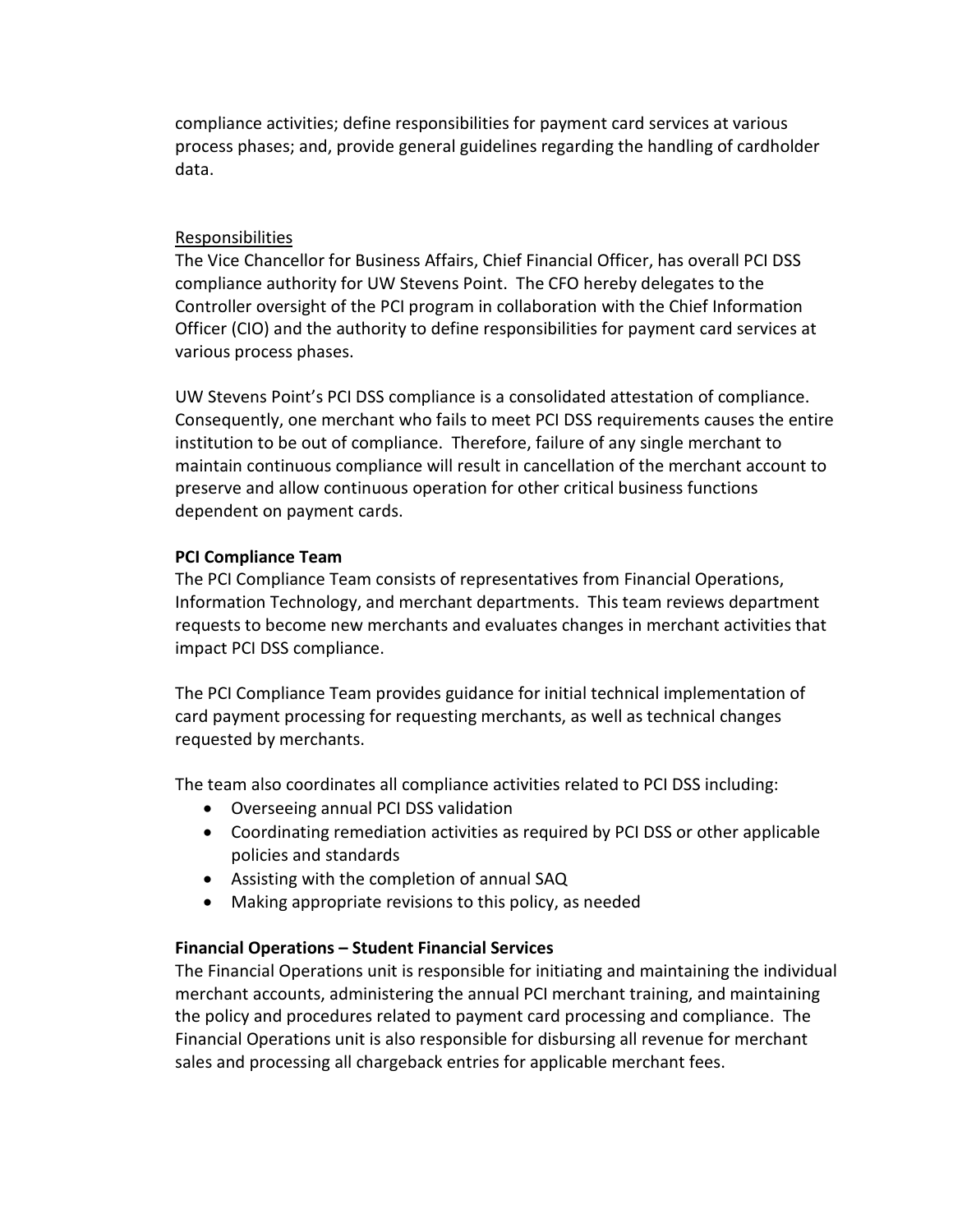#### **Information Technology**

The Department of Information Technology (IT) is responsible for maintaining and disseminating security policies and procedures that address PCI DSS requirements, establishing and testing UWSP's infrastructure and network environment, and assisting merchants in completing the technical sections of the annual SAQ. IT will work closely with the contracted QSA to interpret PCI DSS requirements and to communicate and facilitate overall security and technical compliance with merchants.

IT is responsible for configuration and maintenance of centralized IT systems, facilitating merchant hardware and software configurations, and providing oversight of all computer systems and other IT resources to support compliance with PCI DSS and UW security requirements. IT will manage and provide training and tools to limit access to IT resources and cardholder data.

IT procurement and related contracts should include appropriate PCI DSS requirement clauses in all vendor and external entity contracts to ensure assignment of accountability for these policy requirements where PCI DSS applies for goods or services being acquired by UWSP.

#### **Merchant Coordinators**

Merchant Coordinators are responsible for ensuring that all business processes, IT environments and associated systems for accepting, processing, retaining, and disposing of cardholder data comply with PCI DSS.

Merchant Coordinators are responsible for developing and documenting the department's card handling procedures (review Section 5. Procedures – B. Payment Card Data Security for required components).

Merchant Coordinators are responsible for the reconciliation of the daily merchant account activity, ensuring the activity is reconciled to not only the settled processed report, but also the general ledger WISDM activity no less than monthly. Each merchant account receives a monthly statement directly from the authorized merchant provider; these statements provide a listing of each batch submitted. It is the responsibility of the coordinator to verify that the funds for each batch were received in the general ledger. Any questionable or suspicious activity must be reported to the Bursar or the University Information Security Office immediately.

Merchant Coordinators are responsible for completing the annual SAQ in partnership with the PCI Compliance Team and IT. Merchant Coordinators, and their designated back-up, must attend a UWSP annual PCI merchant training and sign the Payment Card Merchant Compliance Statement (Appendix A). Merchant Coordinators are also responsible for ensuring all departmental employees who handle cardholder data receive the mandatory training offered online via Canvas by IT.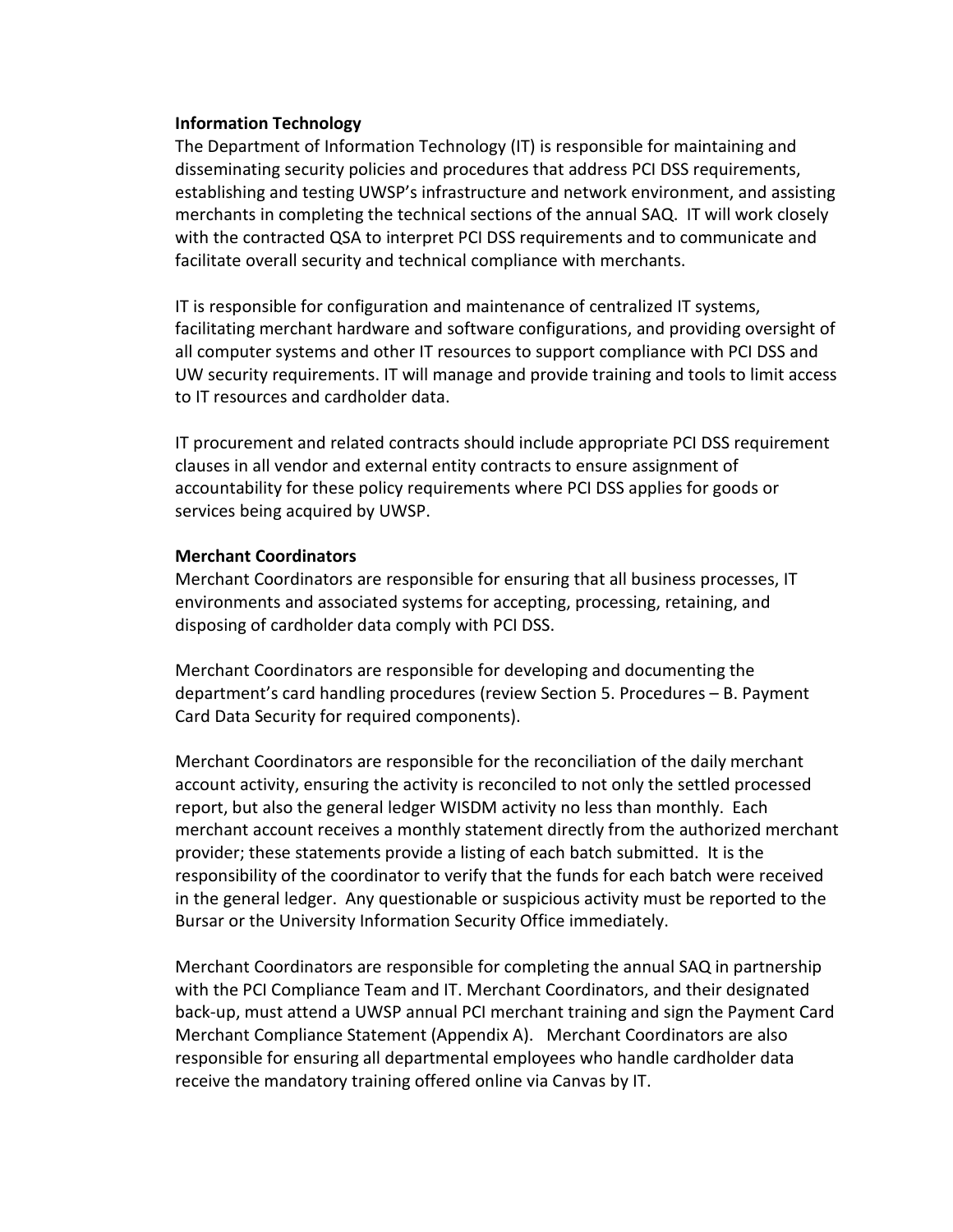Merchant account holders who fail to comply with established policies and procedures are subject to:

- Any fines imposed by the payment card industry;
- Any additional monetary costs associated with remediation, assessment, forensic analysis or legal fees; and
- Suspension of the merchant account.

## **5. PROCEDURES**

## **A. Payment Card Acceptance and Handling**

The opening of a new merchant account for accepting and processing payment cards is done on a case by case basis. Any fees associated with the acceptance of cards as a form of payment will be charged to the merchant department which processed the card transaction.

Departments accepting payment cards on behalf of the institution must designate an individual within the department who will have primary authority and responsibility within the department for oversight of payment card transactions – the Merchant Coordinator. The department should also specify a back-up, or a person of secondary responsibility, should matters arise when the primary is unavailable.

Specific details regarding processing and reconciliation will be depend on the method of payment card acceptance and type of merchant account. Detailed instructions will be provided when the merchant account is established and are also available by contacting the Student Financial Services office.

All service providers and third-party vendors providing payment card services must be PCI DSS compliant. Departments who contract with third-party service providers must maintain a list that documents all services provided and:

- Ensure contracts include language stating that the service provider or third-party vendor is PCI DSS compliant and will undergo a security review by the IT Security Office.
- Annually verify the PCI DSS compliance status of all service providers and thirdparty vendors. A lapse in PCI DSS compliance could result in the termination of the relationship.

## **B. Payment Card Data Security**

All merchant departments authorized to accept payment card transactions must have their card handling procedures documented and made available for periodic review. Departments must have in place the following components in their procedures and ensure these components are maintained on an ongoing basis.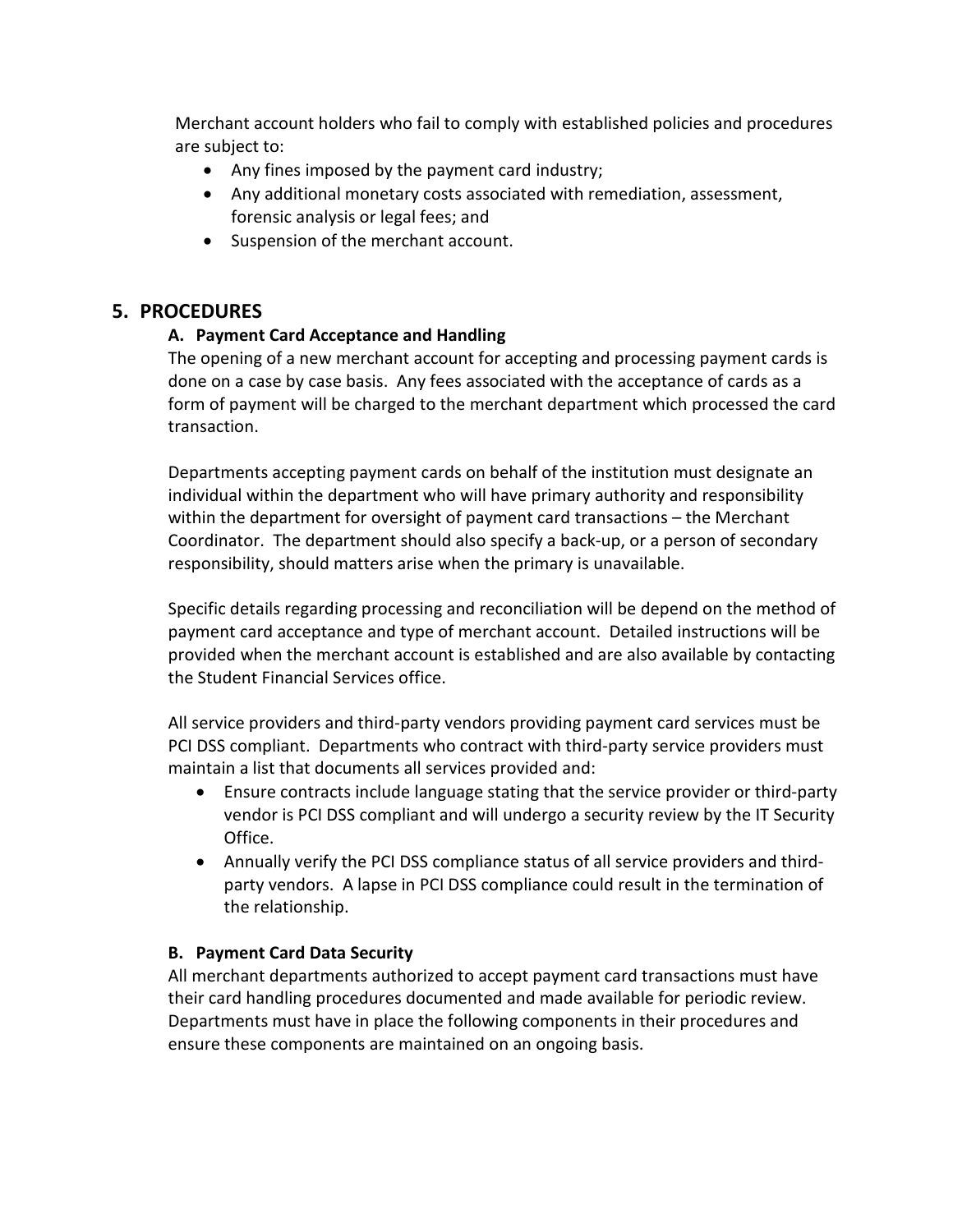#### Processing and Collection

Access to cardholder data (CHD) is restricted to only those users who need the data to perform their jobs. Each merchant department must maintain a current list of employees with access to CHD and review the list periodically to ensure the list reflects the most current access needed and granted.

Software and equipment used to collect CHD is secured against unauthorized use or tampering in accordance with PCI DSS. This includes the following:

- Maintaining a software inventory and list of devices with their location;
- Periodically inspecting the devices to check for tampering or substitution; and
- Training for all personnel to be aware of suspicious behavior and reporting procedures in the event of suspected tampering or substitution.

Email must never be used to transmit payment card or personal payment information, nor should it be accepted as a method to supply such information. In the event that it does occur, disposal as outlined below is critical. If payment card data is received in an email then:

- The email should be replied to immediately with the payment card number deleted state that "UWSP does not accept payment card data via email as it is not a secure method of transmitting data."
- Provide alternate, compliant option(s) for payment.
- Delete the email from your inbox and delete the email from the Trash folder.

Fax machines used to transmit payment card information to a merchant department must be standalone machines with appropriate physical security; receipt or transmission of payment card data using a multi-function fax machine (copy/scan/fax) is not permitted. Approval to use fax machines must be received from the PCI Compliance Team.

#### Storage and Destruction

Cardholder data, whether collected on paper or electronically, is protected against unauthorized access.

Physical security controls are in place to prevent unauthorized individuals from gaining access to the buildings, rooms, or cabinets that store the equipment, documents, or electronic files containing cardholder data.

No database, electronic file, or other electronic repository of information will store the full contents of any track from the magnetic stripe or the card validation code.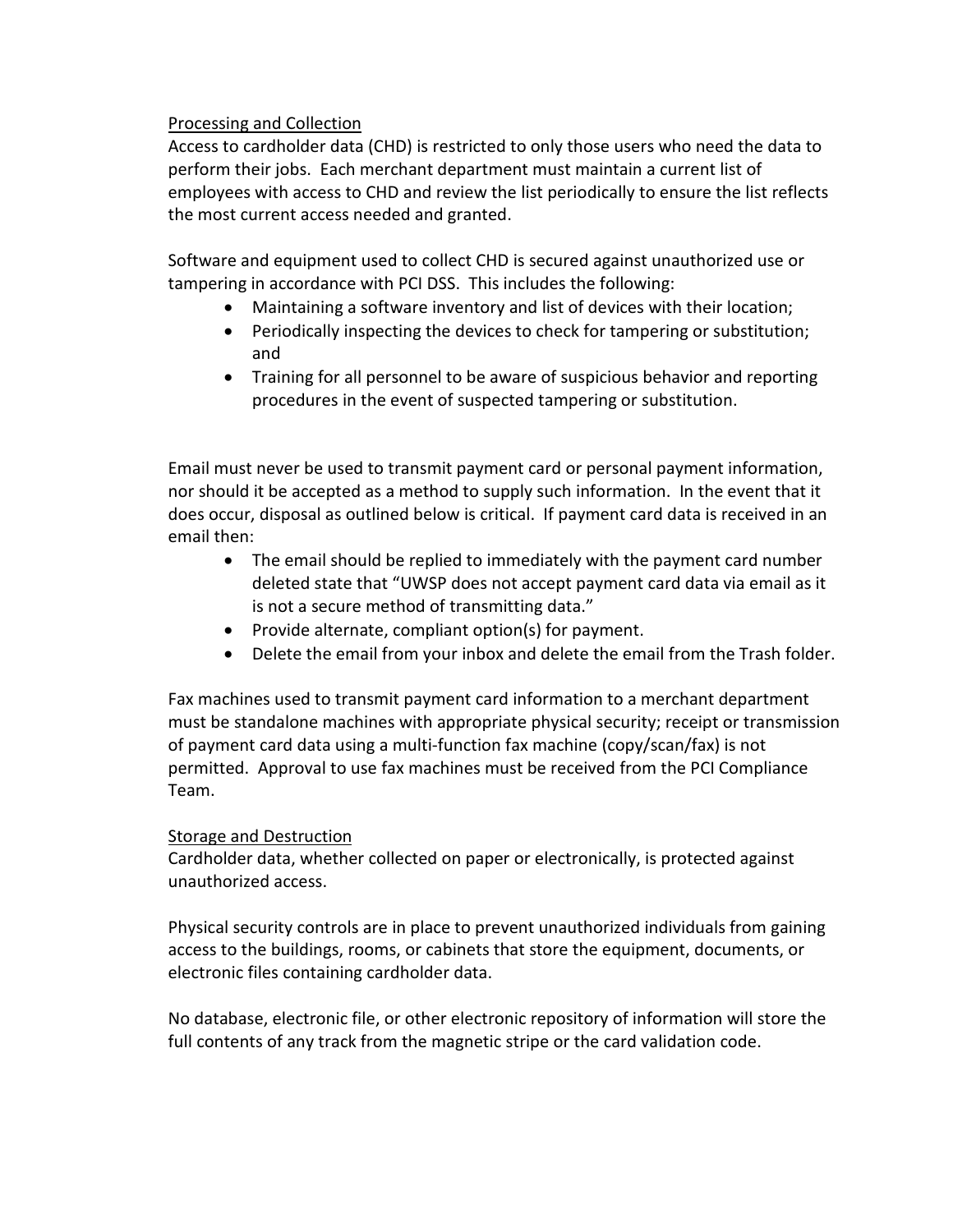Portable electronic media devices should not be used to store cardholder data. These devices include, but are not limited to, the following: laptops, compact disks, floppy disks, USB flash drives, personal digital assistants, and portable external hard drives.

Cardholder data should not be retained any longer than that defined by a legitimate business need. CHD must be destroyed immediately following the required retention period using a PCI DSS-approved method of destruction. The UW System defined maximum period of time that credit card receipts and/or deposit transaction documents may be retained is three years from the date of transaction, unless a longer retention time period is required by contract or law. The maximum period of time that training forms and corresponding PCI Compliance Logs may be retained is three years from the date of creation. A regular schedule (recommended quarterly) of deleting or destroying data should be established in the merchant department to ensure that no cardholder data is kept beyond the required retention period. [For more detail regarding record](https://www.wisconsin.edu/general-counsel/download/public_records/records_schedules/Fiscal-and-Accounting-General-Records-Schedule-(Amended-Nov-2012).pdf)  [retention, please see the University of Wisconsin System Fiscal and Accounting General](https://www.wisconsin.edu/general-counsel/download/public_records/records_schedules/Fiscal-and-Accounting-General-Records-Schedule-(Amended-Nov-2012).pdf)  [Records Schedule.](https://www.wisconsin.edu/general-counsel/download/public_records/records_schedules/Fiscal-and-Accounting-General-Records-Schedule-(Amended-Nov-2012).pdf)

#### **C. Risk Assessment**

Implement a formal risk assessment process in which current threats and vulnerabilities to the institution's network and processing environment, including staff, are analyzed. Risk assessments must be conducted annually and must commence no later than two years after the initial adoption of UW System Administrative Policy 350, Payment Card Policy. Information Technology should conduct the risk assessment of the infrastructure and threats; departments that accept payment cards should also conduct an assessment of their physical environments and assess risks to the payment environment. Address all threats with mitigation tasks, timelines, and/or acceptance statements. Prepare and maintain documented output from the risk assessment exercise(s).

#### **D. Incident Response**

In the event of a breach or suspected breach of security, the department or unit must immediately execute the UWSP Incident Response Plan. This plan must meet or exceed the requirements of [UW System Administrative Policy 1033,](https://www.wisconsin.edu/uw-policies/uw-system-administrative-policies/information-security-incident-response/) Information Security: Incident Response and should be reviewed at least annually.

If the suspected activity involves computers (hacking, unauthorized access, etc.), immediately notify the Information Security Office.

Email: [Information.Security.Office@uwsp.edu](mailto:Information.Security.Office@uwsp.edu) Phone: 715.346.4408 Office: Albertson Hall, Room 026 Mail: Information Security Office 026 ALB, UWSP 900 Reserve Street Stevens Point, WI 54481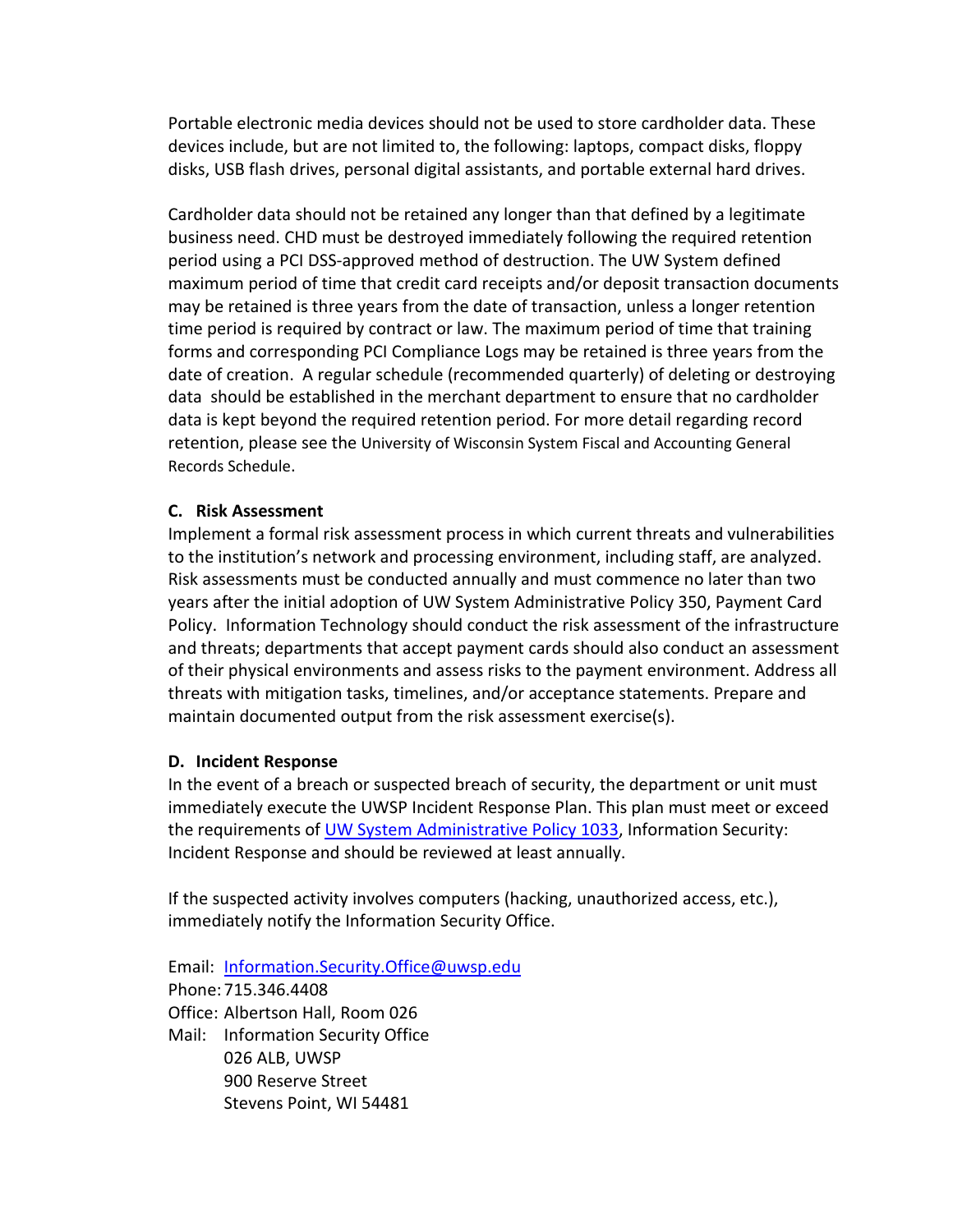#### **E. Sanctions for Non-Compliance**

Failure to meet the requirements outlined in this policy will result in suspension of the physical and, if appropriate, electronic payment capability for the affected merchant(s). In the event of a breach or a PCI violation the payment card brands may assess penalties to the institution's bank which will likely then be passed on to the institution. Any fines and assessments imposed will be the responsibility of the impacted merchant. A one-time penalty of up to \$500,000 per card brand per breach can be assessed as well as on-going monthly penalties thereafter until compliance is achieved.

Persons in violation of this policy are subject to sanctions, including loss of computer or network access privileges, disciplinary action, suspension and termination of employment, as well as legal action. Some violations may constitute criminal offenses under local, state, or federal laws. The university will carry out its responsibility to report such violations to the appropriate authorities.

## **6. REFERENCES and RELATED DOCUMENTS**

UWSP Payment Card Merchant [PCI] Questionnaire UWSP Payment Card [PCI] Standards [UW System Administrative Policy 350, Payment Card Compliance Policy](https://www.wisconsin.edu/uw-policies/uw-system-administrative-policies/payment-card-policy/) [UW System Administrative Policy 1033, Information Security: Incident Response](https://www.wisconsin.edu/uw-policies/uw-system-administrative-policies/information-security-incident-response/) PCI DSS Quick [Reference Guide v3.2](https://www.pcisecuritystandards.org/documents/PCIDSS_QRGv3_2.pdf?agreement=true&time=1524498120367)

## **7. POLICY HISTORY**

Effective Date: 05/13/2019 Approved: 05/10/2019

Approved by: Vice Chancellor for Business Affairs

## **8. SCHEDULED REVIEW**

May 2022